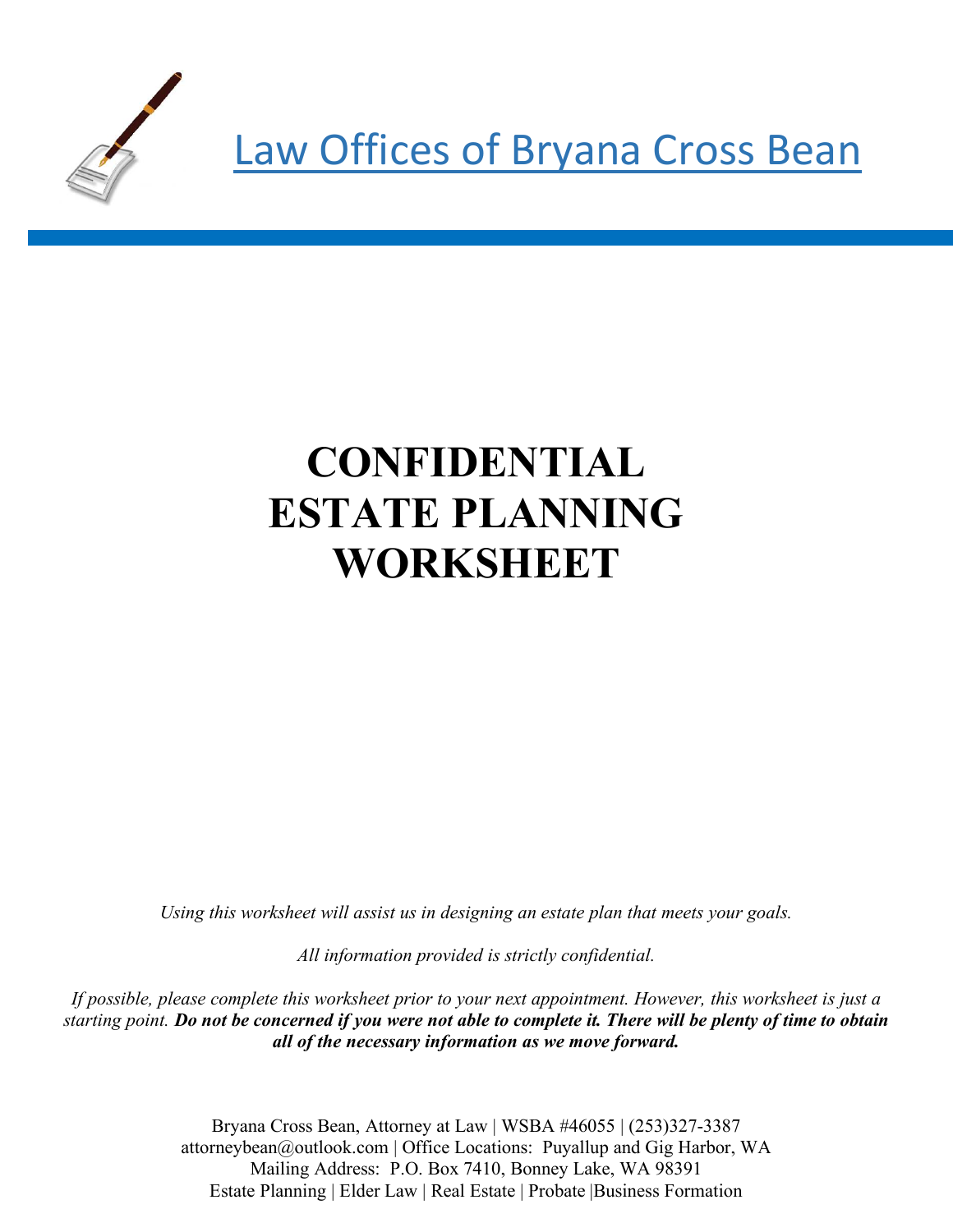### **Client 1 Information**

|                                                                                    | ZIP |
|------------------------------------------------------------------------------------|-----|
|                                                                                    |     |
| Marital Status: $\Box$ Never Married $\Box$ Married $\Box$ Widowed $\Box$ Divorced |     |
| US Citizen? $\Box$ Yes $\Box$<br>- No                                              |     |

#### **Client 2 Information**

| Full Legal Name                                                                                                                                                                                                               |  |
|-------------------------------------------------------------------------------------------------------------------------------------------------------------------------------------------------------------------------------|--|
|                                                                                                                                                                                                                               |  |
|                                                                                                                                                                                                                               |  |
|                                                                                                                                                                                                                               |  |
| Telephone expansion of the state of the state of the state of the state of the state of the state of the state of the state of the state of the state of the state of the state of the state of the state of the state of the |  |
| Marital Status: $\Box$ Never Married $\Box$ Married $\Box$ Widowed $\Box$ Divorced                                                                                                                                            |  |
| US Citizen? $\Box$ Yes $\Box$ No                                                                                                                                                                                              |  |
|                                                                                                                                                                                                                               |  |

#### **Children**

a. Please identify ALL of your children. If you have more than six children, please list them on the back of this form.

|    | Name                                                                                                                                                                                                                                                                                                                                                                        | Date of Birth | City & State of Residence Child of whom |  |
|----|-----------------------------------------------------------------------------------------------------------------------------------------------------------------------------------------------------------------------------------------------------------------------------------------------------------------------------------------------------------------------------|---------------|-----------------------------------------|--|
|    |                                                                                                                                                                                                                                                                                                                                                                             |               |                                         |  |
|    |                                                                                                                                                                                                                                                                                                                                                                             |               |                                         |  |
| 3) |                                                                                                                                                                                                                                                                                                                                                                             |               |                                         |  |
|    | $\overline{a}$ (4) $\overline{a}$ $\overline{a}$ $\overline{a}$ $\overline{a}$ $\overline{a}$ $\overline{a}$ $\overline{a}$ $\overline{a}$ $\overline{a}$ $\overline{a}$ $\overline{a}$ $\overline{a}$ $\overline{a}$ $\overline{a}$ $\overline{a}$ $\overline{a}$ $\overline{a}$ $\overline{a}$ $\overline{a}$ $\overline{a}$ $\overline{a}$ $\overline{a}$ $\overline{a}$ |               |                                         |  |
|    |                                                                                                                                                                                                                                                                                                                                                                             |               |                                         |  |
| 6) | <u> 2000 - Andrea Andrew Maria (a chemica de la chemica de la chemica de la chemica de la chemica de la chemica d</u>                                                                                                                                                                                                                                                       |               |                                         |  |
|    |                                                                                                                                                                                                                                                                                                                                                                             |               |                                         |  |
|    | Did that deceased child have any children? $\square$ Yes $\square$ No                                                                                                                                                                                                                                                                                                       |               |                                         |  |
|    | c. Are any of your children disabled or receiving government benefits? $\square$ Yes $\square$ No                                                                                                                                                                                                                                                                           |               |                                         |  |
|    | d. Are any of your children financially irresponsible? $\Box$ Yes $\Box$ No If so, whom?                                                                                                                                                                                                                                                                                    |               |                                         |  |
|    | e. Do you have any special concerns or objectives regarding your children?                                                                                                                                                                                                                                                                                                  |               |                                         |  |
|    |                                                                                                                                                                                                                                                                                                                                                                             |               |                                         |  |
|    |                                                                                                                                                                                                                                                                                                                                                                             |               |                                         |  |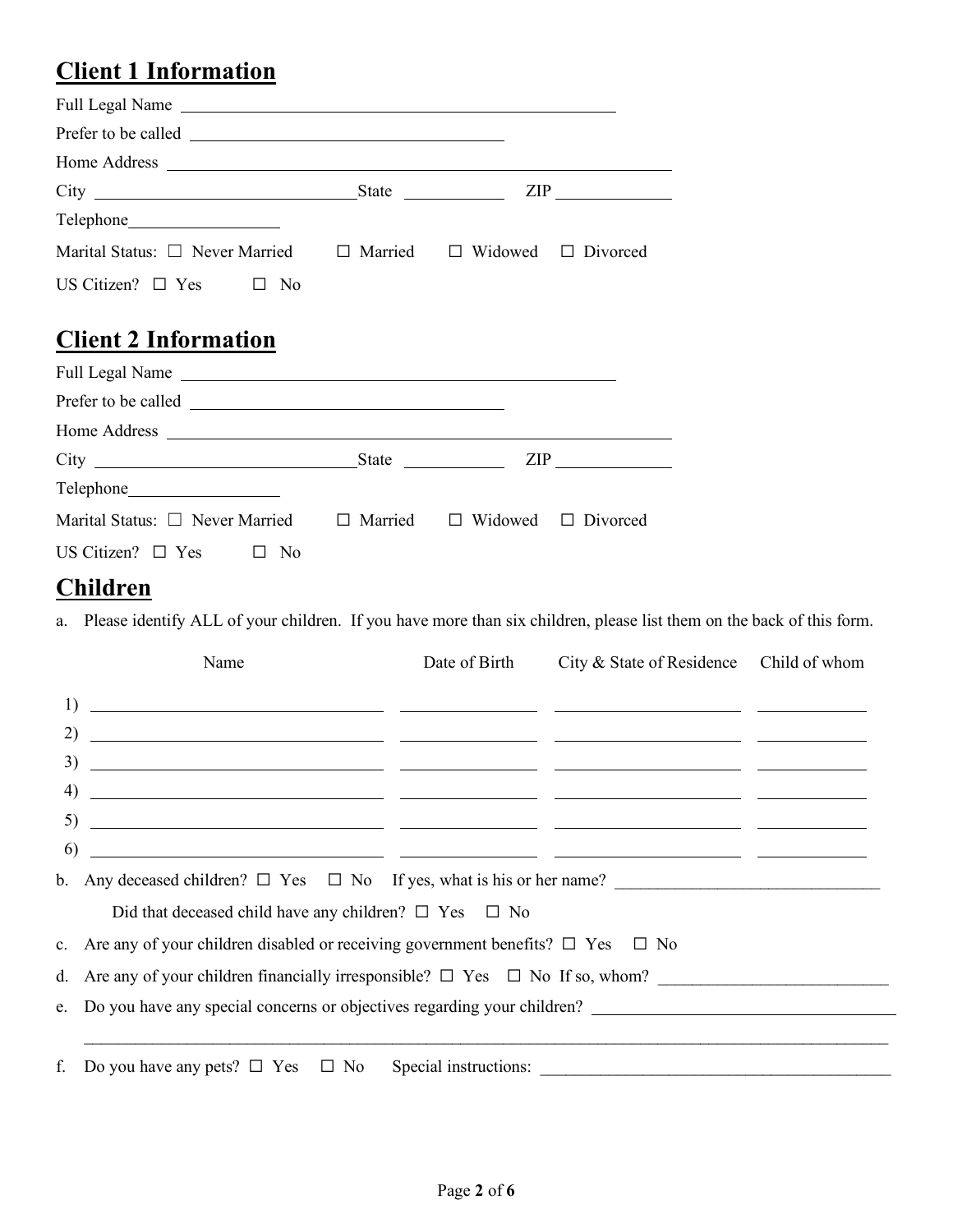## **Distribution of Your Estate**

|         | Division of property upon your death or upon death of both spouses:                                                                                                            |  |  |  |
|---------|--------------------------------------------------------------------------------------------------------------------------------------------------------------------------------|--|--|--|
| $\Box$  | Divide equally between my/our children and the decendants of any deceased children.                                                                                            |  |  |  |
| □       | Divide equally between my/our surviving children who are then living.                                                                                                          |  |  |  |
| □       | Divide among named individuals and/or charities in the following percentages:                                                                                                  |  |  |  |
|         | ,我们也不会有什么。""我们的人,我们也不会有什么?""我们的人,我们也不会有什么?""我们的人,我们也不会有什么?""我们的人,我们也不会有什么?""我们的人                                                                                               |  |  |  |
|         |                                                                                                                                                                                |  |  |  |
|         | How and when to distribute my property:                                                                                                                                        |  |  |  |
|         |                                                                                                                                                                                |  |  |  |
| $\Box$  | Distribute outright/immediately to my/our beneficiaries.                                                                                                                       |  |  |  |
| $\perp$ | Over time. If so:                                                                                                                                                              |  |  |  |
|         | Monthly amount: \$<br>$\Box$<br>Yearly amount: \$<br>П<br>As needed to pay for their needs such as education, health care, living expenses<br>$\Box$<br>$\Box$                 |  |  |  |
|         | At what age can they receive the full amount?<br>$\Box$<br>Age 25<br>$\Box$<br>Age 30<br>$\Box$<br>Age 35<br>$\Box$<br>Age 40<br>$\Box$<br>Other:<br>$\Box$<br>$\Box$<br>Never |  |  |  |
| $\Box$  |                                                                                                                                                                                |  |  |  |
| П       | Any additional concerns?                                                                                                                                                       |  |  |  |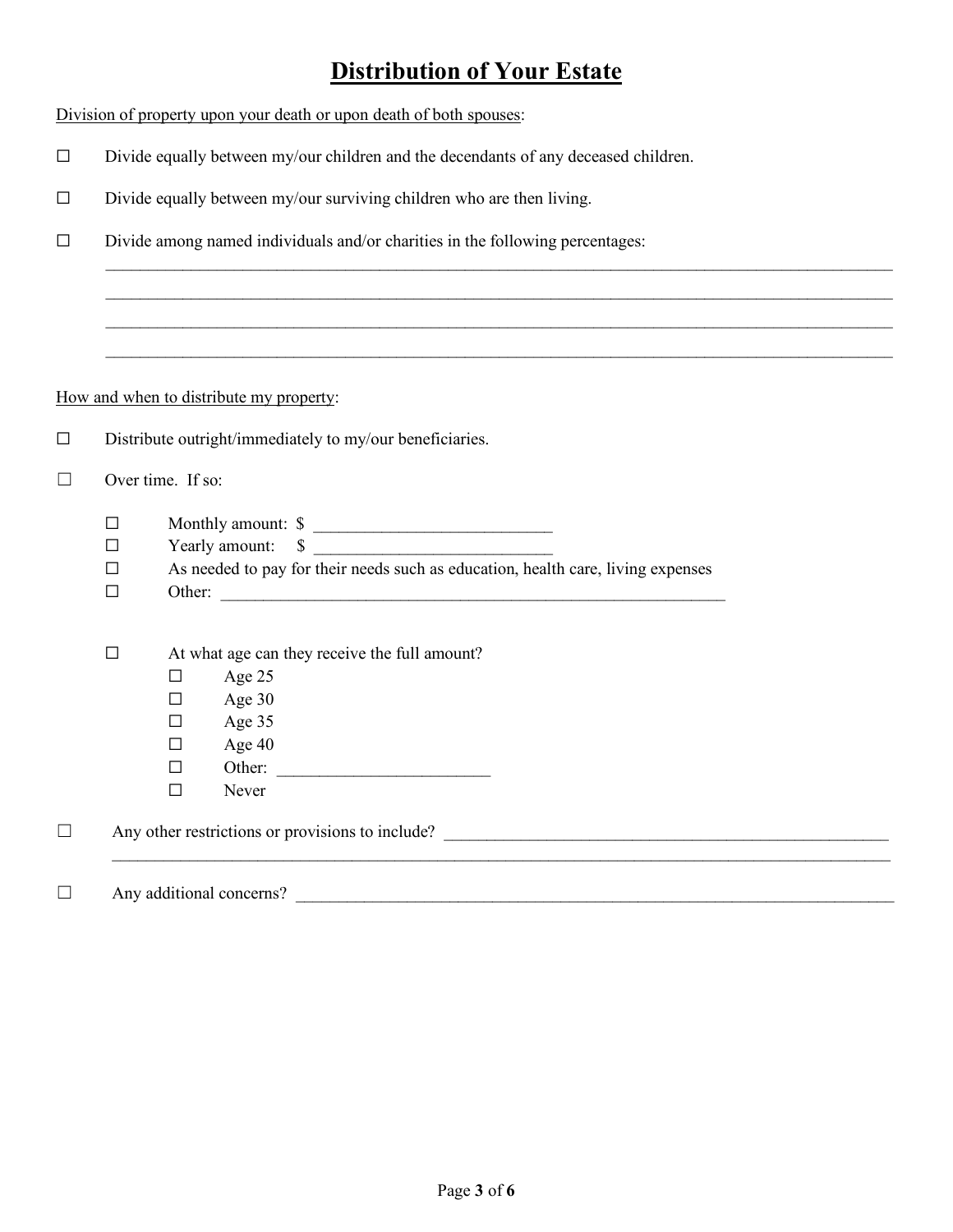Who do you nominate to serve as **guardian** for your minor children (if any)?

| WHO GO YOU HOMINIQUE TO SET VE AS <b>guai uian</b> TOI YOUI HIMOI CHIRITCH (TI AHY). |                   |                    |                    |
|--------------------------------------------------------------------------------------|-------------------|--------------------|--------------------|
|                                                                                      |                   | Client 1 Responses | Client 2 Responses |
| Guardians                                                                            | Initial<br>Choice | Name:              | Name:              |
|                                                                                      |                   | Relationship:      | Relationship:      |
|                                                                                      |                   | City/State:        | City/State:        |
|                                                                                      | Back Up<br>#2     | Name:              | Name:              |
|                                                                                      |                   | Relationship:      | Relationship:      |
|                                                                                      |                   | City/State:        | City/State:        |
|                                                                                      | Back Up<br>#3     | Name:              | Name:              |
|                                                                                      |                   | Relationship:      | Relationship:      |
|                                                                                      |                   | City/State:        | City/State:        |

If you were incapacitated for any period of time, who would you choose to handle your **financial** affairs?

|                     |                   | <b>Client 1 Responses</b> | Client 2 Responses |
|---------------------|-------------------|---------------------------|--------------------|
|                     | Initial<br>Choice | Name:                     | Name:              |
|                     |                   | Relationship:             | Relationship:      |
|                     |                   | City/State                | City/State         |
| Financial<br>Agents | Back Up<br>#2     | Name:                     | Name:              |
|                     |                   | Relationship:             | Relationship:      |
|                     |                   | City/State                | City/State         |
|                     | Back Up<br>#3     | Name:                     | Name:              |
|                     |                   | Relationship:             | Relationship:      |
|                     |                   | City/State                | City/State         |

If you were incapacitated for any period of time, who would you choose to make **health care** decisions for you?

|                          |                   | <b>Client 1 Responses</b> | Client 2 Responses |
|--------------------------|-------------------|---------------------------|--------------------|
| Health<br>Care<br>Agents | Initial<br>Choice | Name:                     | Name:              |
|                          |                   | Relationship:             | Relationship:      |
|                          |                   | City/State                | City/State         |
|                          | Back Up<br>#2     | Name:                     | Name:              |
|                          |                   | Relationship:             | Relationship:      |
|                          |                   | City/State                | City/State         |
|                          | Back Up<br>#3     | Name:                     | Name:              |
|                          |                   | Relationship:             | Relationship:      |
|                          |                   | City/State:               | City/State:        |

If you were deceased, who would you choose to **administrate and distribute** your estate?

|                                         |                   | Client 1 Responses | Client 2 Responses |
|-----------------------------------------|-------------------|--------------------|--------------------|
|                                         | Initial<br>Choice | Name:              | Name:              |
|                                         |                   | Relationship:      | Relationship:      |
|                                         |                   | City/State         | City/State         |
| Executor<br>or<br>Trustee<br>Back Up #3 | Name:             | Name:              |                    |
|                                         | Back Up #2        | Relationship:      | Relationship:      |
|                                         |                   | City/State         | City/State         |
|                                         |                   | Name:              | Name:              |
|                                         |                   | Relationship:      | Relationship:      |
|                                         |                   | City/State:        | City/State:        |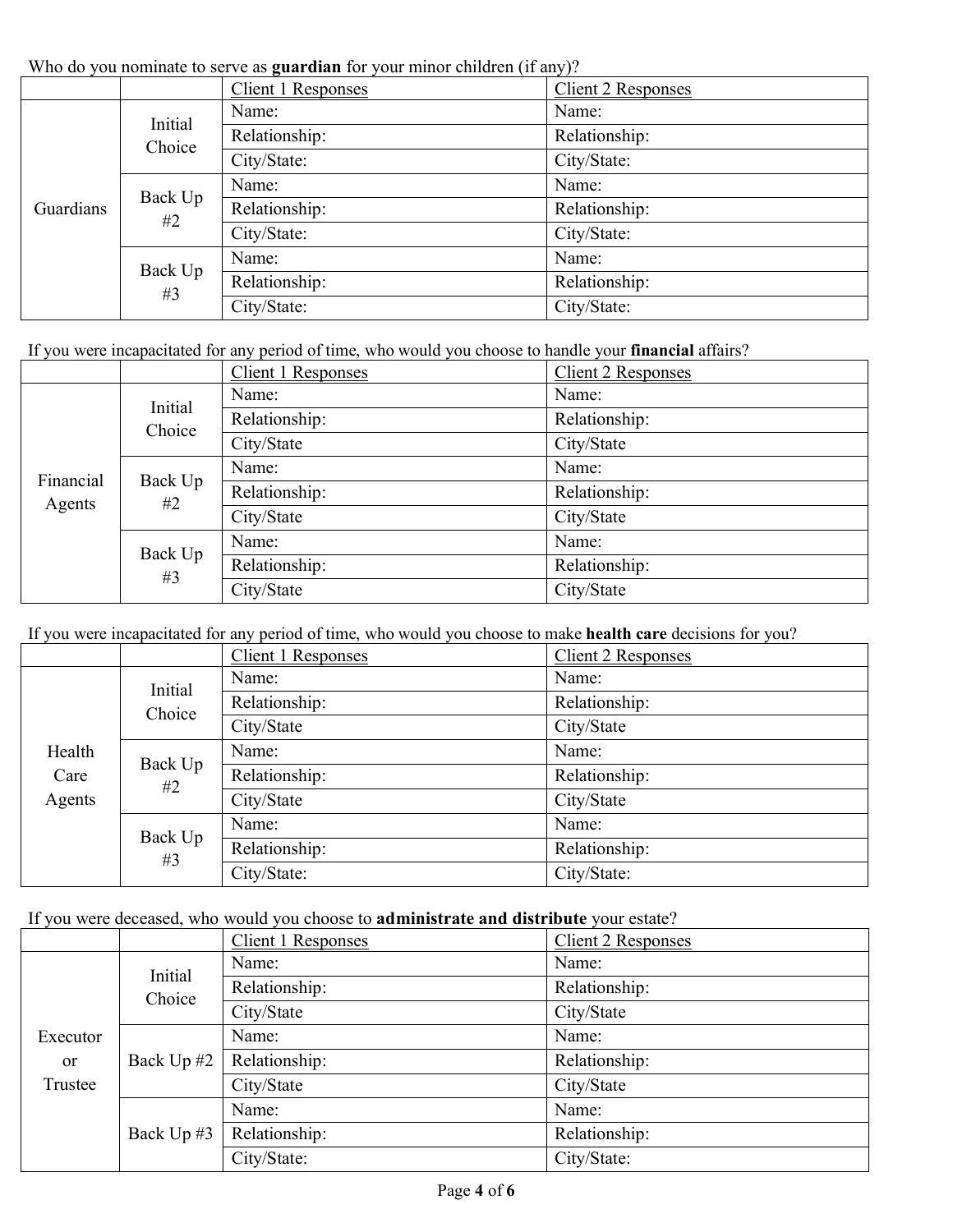| <b>Assets</b>                       | <b>Client 1</b>     | <b>Client 2</b>     | <b>Joint Ownership</b> |
|-------------------------------------|---------------------|---------------------|------------------------|
|                                     | Approx. Total Value | Approx. Total Value | Approx. Total Value    |
| Cash Accounts (i.e.                 |                     |                     |                        |
| checking, savings, CD,              |                     |                     |                        |
| Money Market)                       |                     |                     |                        |
| Investment Accounts (i.e.           |                     |                     |                        |
| brokerage accounts)                 |                     |                     |                        |
| Stocks & Bonds (not                 |                     |                     |                        |
| held in an investment               |                     |                     |                        |
| account)                            |                     |                     |                        |
| Retirement Plans (401k,             |                     |                     |                        |
| IRAs, etc.)<br><b>Pension Plans</b> |                     |                     |                        |
|                                     |                     |                     |                        |
| Life Insurance Policies             |                     |                     |                        |
| (death value)                       |                     |                     |                        |
| Annuities                           |                     |                     |                        |
| <b>Business Interests</b>           |                     |                     |                        |
| (Corporate, Partnerships,           |                     |                     |                        |
| S-Corp, LLC, Sole                   |                     |                     |                        |
| Proprietor)                         |                     |                     |                        |
| Monies Owed to You                  |                     |                     |                        |
| (promissory notes)                  |                     |                     |                        |
| Personal Residence                  |                     |                     |                        |
| Other Real Property                 |                     |                     |                        |
| <b>Other Assets</b>                 |                     |                     |                        |
| Anticipated Inheritance,            |                     |                     |                        |
| Gift, or Judgement                  |                     |                     |                        |
| <b>TOTAL ASSET VALUE</b>            |                     |                     |                        |
|                                     |                     |                     |                        |

| <b>Liabilities</b>       |  |  |
|--------------------------|--|--|
| Loans                    |  |  |
|                          |  |  |
| Debts more than \$10,000 |  |  |
|                          |  |  |
| Mortgages                |  |  |
|                          |  |  |
| <b>TOTAL LIABILITIES</b> |  |  |
| (SSS)                    |  |  |
|                          |  |  |